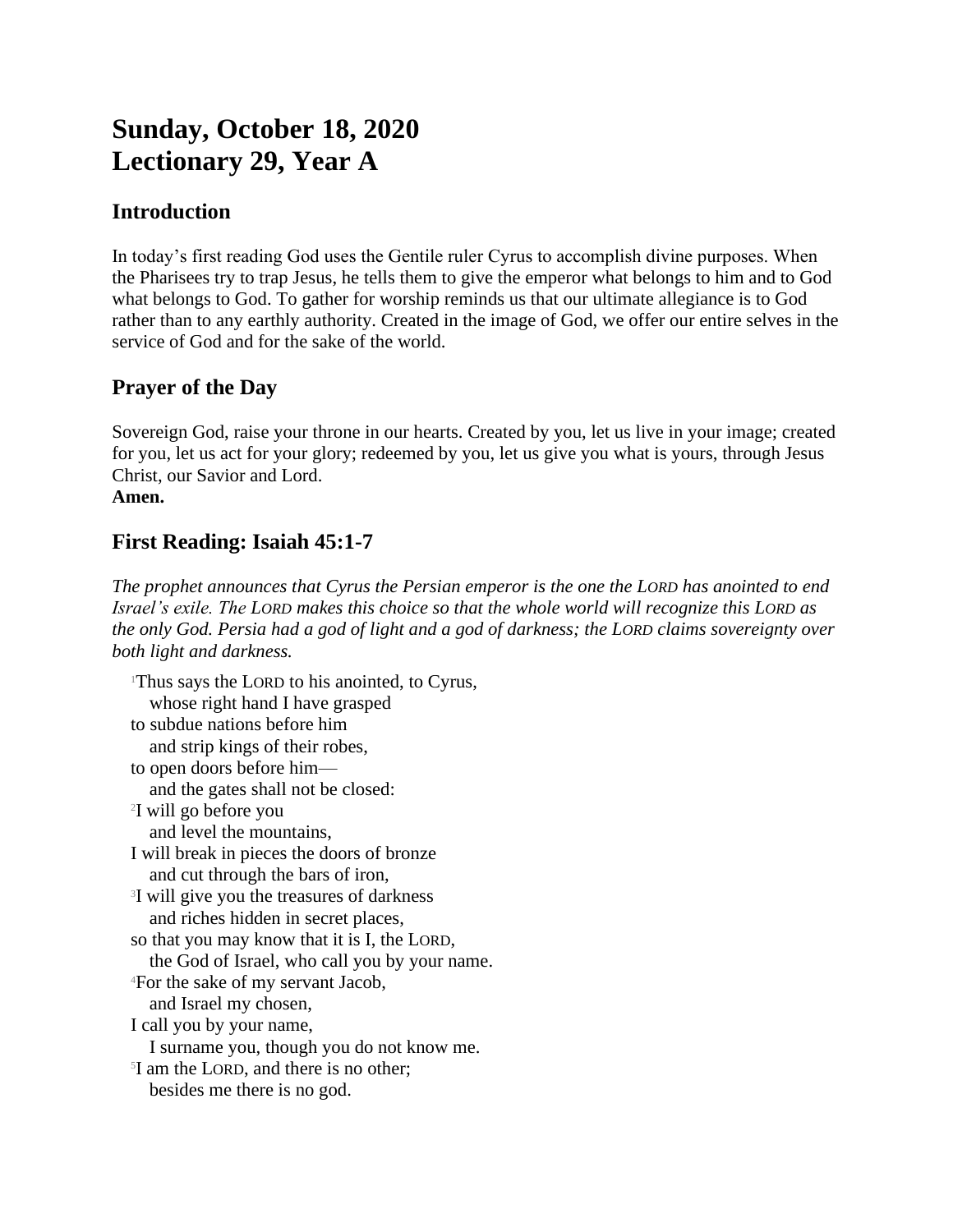I arm you, though you do not know me,  $\delta$ so that they may know, from the rising of the sun and from the west, that there is no one besides me; I am the LORD, and there is no other. 7 I form light and create darkness, I make weal and create woe; I the LORD do all these things.

## **Psalm: Psalm 96:1-9 [10-13]**

*Ascribe to the LORD honor and power. (Ps. 96:7)*

<sup>1</sup>Sing to the LORD| a new song; sing to the LORD, | all the earth. <sup>2</sup>**Sing to the LORD, bless the name | of the LORD; proclaim God's salvation from | day to day.** <sup>3</sup>Declare God's glory a- | mong the nations and God's wonders a- | mong all peoples. <sup>4</sup>**For great is the LORD and greatly | to be praised, more to be feared | than all gods. R**  $5$ As for all the gods of the nations, they | are but idols; but you, O LORD, have | made the heavens. <sup>6</sup>**Majesty and magnificence are | in your presence; power and splendor are in your | sanctuary.** <sup>7</sup>Ascribe to the LORD, you families | of the peoples, ascribe to the LORD hon- | or and power. <sup>8</sup>**Ascribe to the LORD the honor due the | holy name; bring offerings and enter the courts | of the LORD. R** <sup>9</sup>Worship the LORD in the beau- | ty of holiness; tremble before the LORD, | all the earth. [ <sup>10</sup>**Tell it out among the nations: "The | LORD is king! The one who made the world so firm that it cannot be moved will judge the peo- | ples with equity."** <sup>11</sup>Let the heavens rejoice, and let the  $|$  earth be glad; let the sea thunder and all that is in it; let the field be joyful and all that | is therein. <sup>12</sup>**Then shall all the trees of the wood shout for joy at your com- | ing, O LORD, for you come to | judge the earth.**  $13$ You will judge the | world with righteousness and the peoples | with your truth. **R**

#### ]

#### **Second Reading: 1 Thessalonians 1:1-10**

*Most likely this letter is the first written by Paul. Paul gives pastoral encouragement and reassurances to new Christians living in an antagonistic environment. Their commitment of faith, love, and hope makes them a model for other new Christian communities.*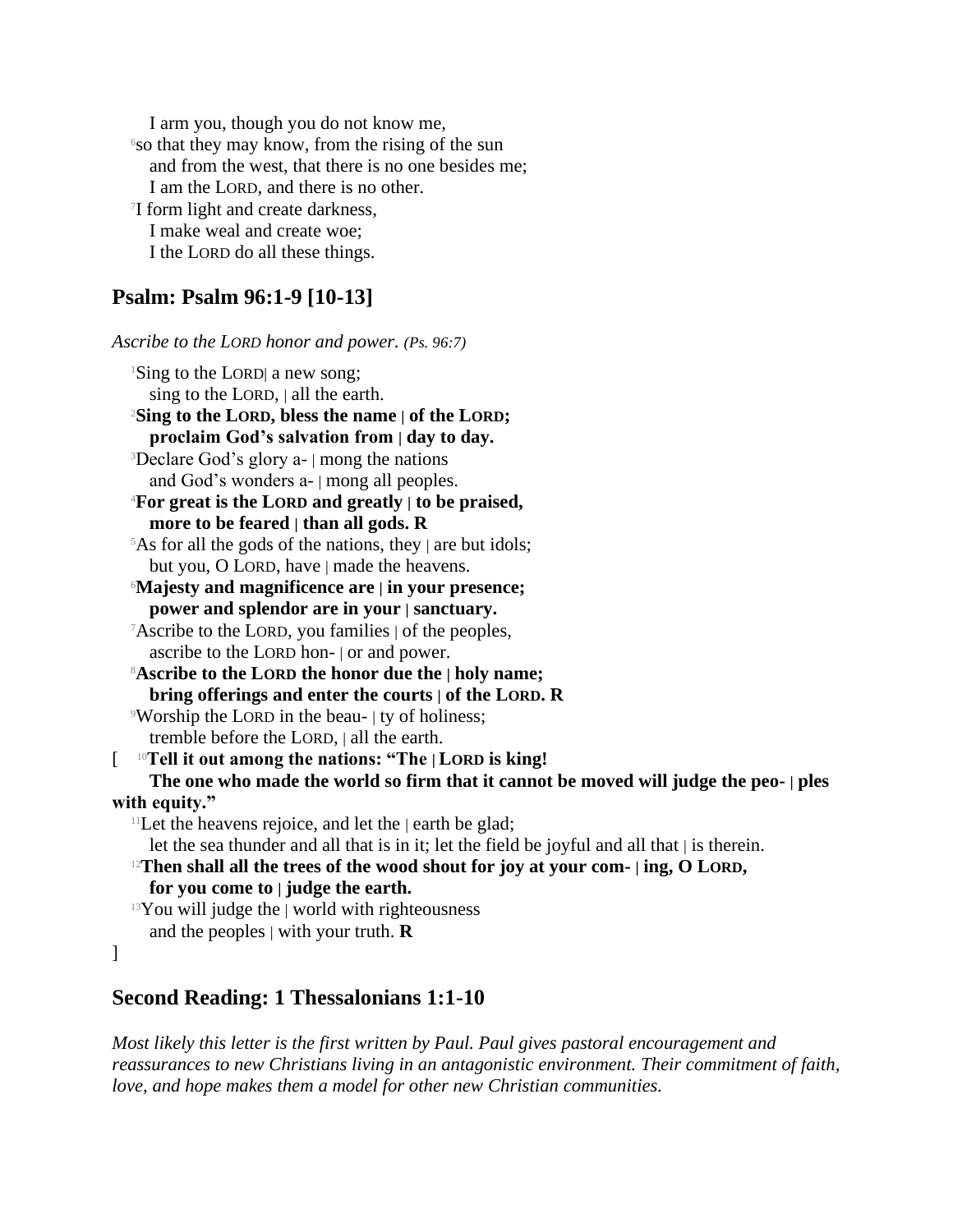<sup>1</sup>Paul, Silvanus, and Timothy,

To the church of the Thessalonians in God the Father and the Lord Jesus Christ: Grace to you and peace.

<sup>2</sup>We always give thanks to God for all of you and mention you in our prayers, constantly <sup>3</sup>remembering before our God and Father your work of faith and labor of love and steadfastness of hope in our Lord Jesus Christ. 4For we know, brothers and sisters beloved by God, that he has chosen you, 5because our message of the gospel came to you not in word only, but also in power and in the Holy Spirit and with full conviction; just as you know what kind of persons we proved to be among you for your sake. 6And you became imitators of us and of the Lord, for in spite of persecution you received the word with joy inspired by the Holy Spirit, <sup>7</sup>so that you became an example to all the believers in Macedonia and in Achaia. <sup>8</sup>For the word of the Lord has sounded forth from you not only in Macedonia and Achaia, but in every place your faith in God has become known, so that we have no need to speak about it. <sup>9</sup>For the people of those regions report about us what kind of welcome we had among you, and how you turned to God from idols, to serve a living and true God, <sup>10</sup>and to wait for his Son from heaven, whom he raised from the dead—Jesus, who rescues us from the wrath that is coming.

## **Gospel: Matthew 22:15-22**

*After Jesus begins teaching in the temple, religious leaders try to trap him with questions. First they ask if God's people should pay taxes to an earthly tyrant like Caesar.*

<sup>15</sup>Then the Pharisees went and plotted to entrap [Jesus] in what he said. <sup>16</sup>So they sent their disciples to him, along with the Herodians, saying, "Teacher, we know that you are sincere, and teach the way of God in accordance with truth, and show deference to no one; for you do not regard people with partiality. 17Tell us, then, what you think. Is it lawful to pay taxes to the emperor, or not?" 18But Jesus, aware of their malice, said, "Why are you putting me to the test, you hypocrites? <sup>19</sup>Show me the coin used for the tax." And they brought him a denarius. <sup>20</sup>Then he said to them, "Whose head is this, and whose title?" 21They answered, "The emperor's." Then he said to them, "Give therefore to the emperor the things that are the emperor's, and to God the things that are God's." <sup>22</sup>When they heard this, they were amazed; and they left him and went away.

### **Upcoming Commemorations**

#### **Luke, Evangelist Sunday, October 18, 2020**

Identified as the author of both Luke and Acts, Luke was careful to place the events of Jesus' life in their social and religious contexts. His gospel gives us some of the most beloved parables, as well as the songs of Zechariah, Mary, the angels, and Simeon.

#### **James of Jerusalem, martyr, died around 62 Friday, October 23, 2020**